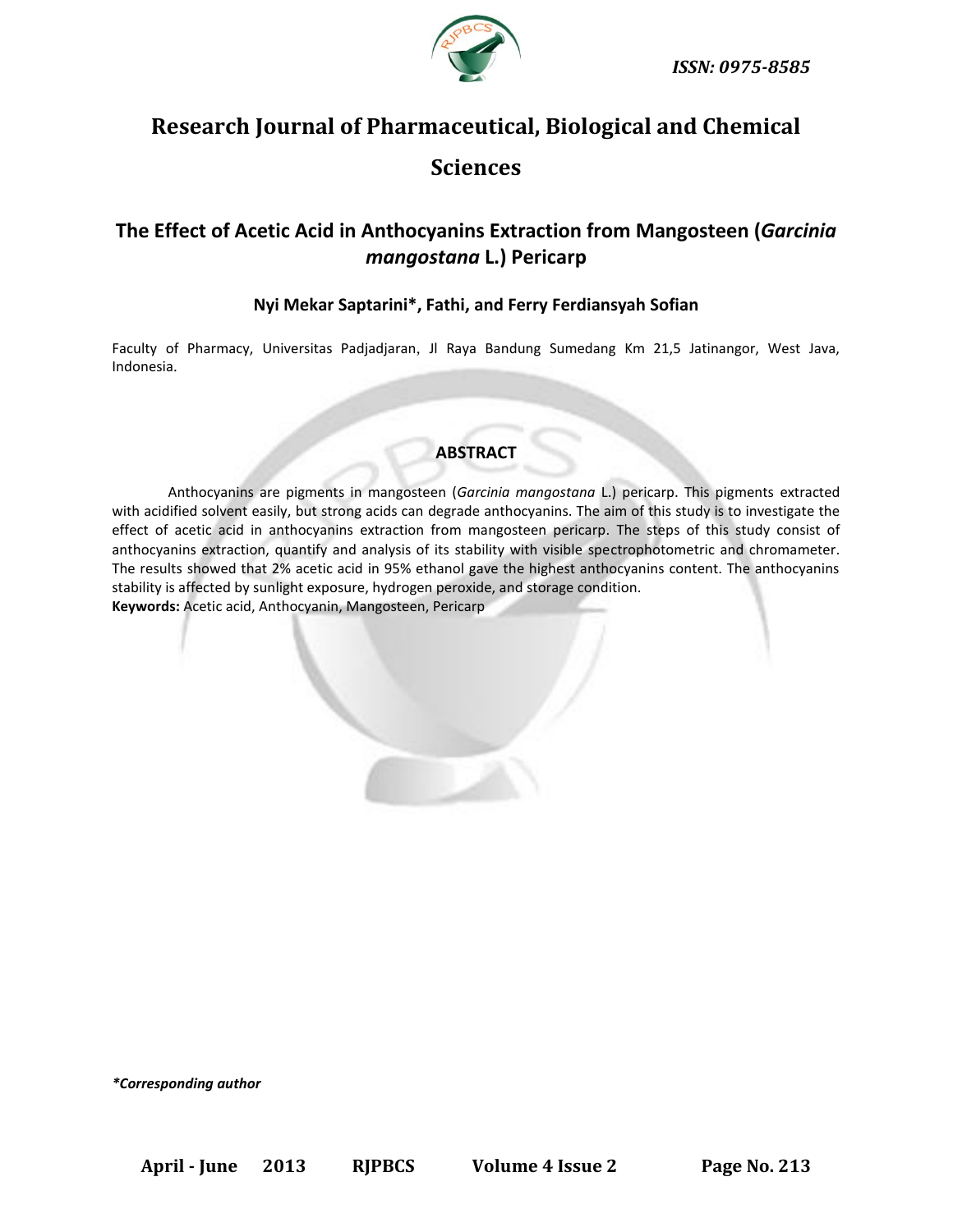

### **INTRODUCTION**

The mangosteen (Garcinia mangostana L.) tree is presumed to have originated in Southeast Asia. The mangosteen rind, leaves, and bark have been used as folk medicine for thousand years. The thick mangosteen rind is used for treating catarrh, cystitis, diarrhea, dysentery, eczema, fever, intestinal ailments, pruritis and other skin ailments. The positive physiological effect of mangosteen could be related to the presence of anthocyanins with potent antioxidant activity [1].

The purple color of the mangosteen pericarp is mainly due to anthocyanins [2]. Anthocyanins are the most important group of water soluble pigments, after chlorophyll, are visible to the human eyes. They are responsible for many of the attractive colours, from scarlet to blue, of flowers, fruits, leaves and storage organs [3]. The major anthocyanins found in the mangosteen pericarp were cyanidin-3-sophoroside and cyanidin-3-glucoside [2, 4]. The extraction of bioactive compounds from natural sources become very important for the utilization of phytochemicals in the preparation of dietary supplements or neutraceuticals, functional food ingredients and additives to food, pharmaceutical and cosmetic products. Low stability of anthocyans is the limiting factor in their application. The main goal of this study was to establish the effect of acetic acid in anthocyanins extraction from mangosteen (Garcinia mangostana L.) pericarp.

#### **MATERIALS AND METHODS**

Mangosteen were grown in the field of Ghaliafarmindo, Bogor, West Java. The fruits harvested on 20 weeks after flowering. After harvest, the outer and inner pericarps were seperated from the fruits and homogenized. Analytical grade ethanol, acetic acid, hydrochloride acid, potassium chloride, sodium acetate, and hydrogen peroxide were purchased from Merck (Germany).

### **Anthocyanin Extraction**

The homogenized pericarp was extracted by  $CH<sub>3</sub>COOH/EtOH$  (0, 1, 2, 3, 4, 6, 8, and 10 mL concentrated acetic acid in 95% ethanol) solutions with solid/solvent ratio of 10 g/100 mL. After 1 h, each sample was filtrated in 100 mL volumetric flask and filled to 100 mL with the mixing solution [5].

### **Buffer Solution Recipe**

**Potassium chloride buffer, 0.025 M, pH 1.0.** Mix 1.86 g KCl and 980 mL of distilled water in a beaker. Measure the pH and adjust to 1.0 with concentrated HCl. Transfer to a 1 L volumetric flask and fill to 1 L with distilled water [5].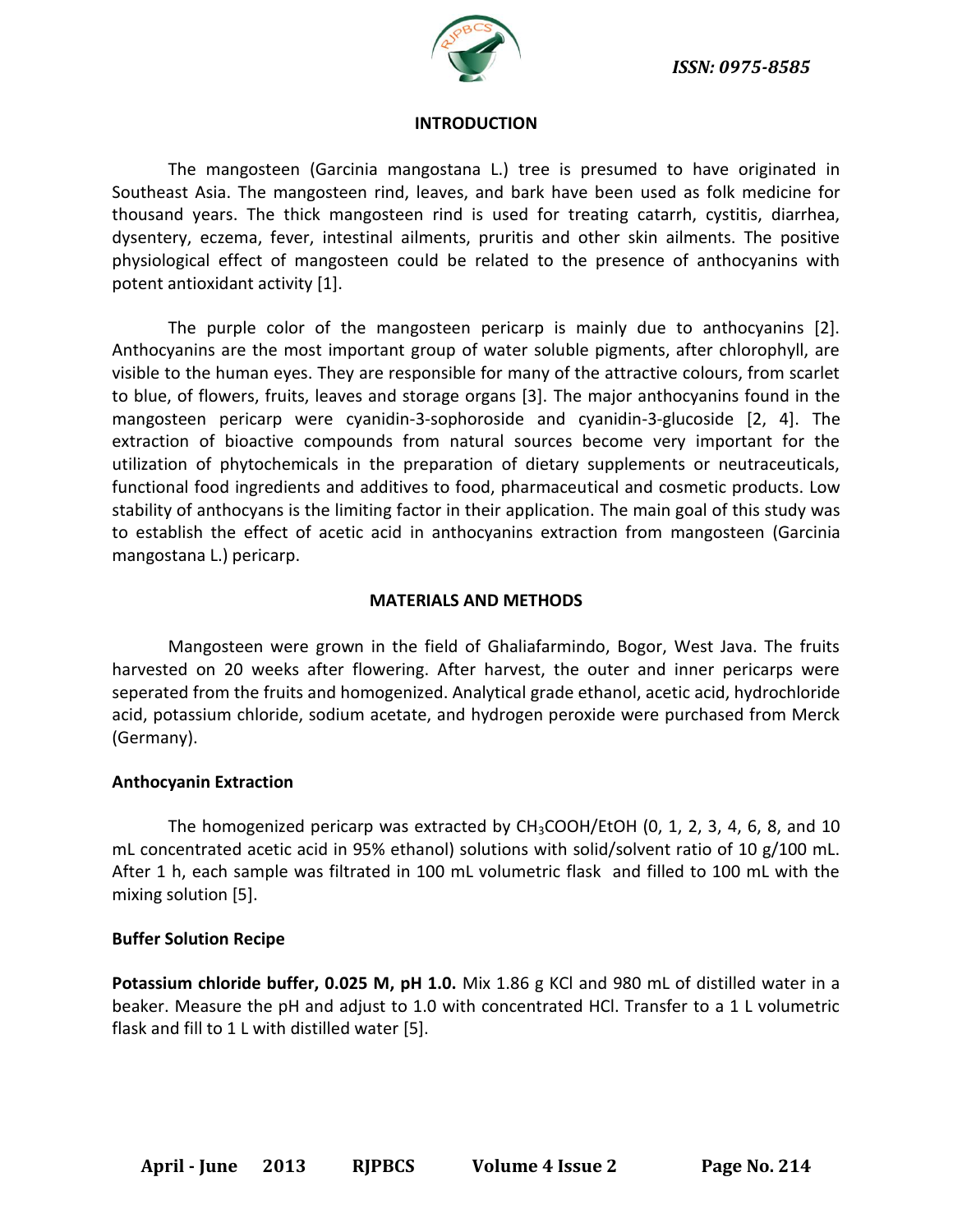

**Sodium acetate buffer, 0.4 M, pH 4.5.** Mix 54.43 g CH<sub>3</sub>CO<sub>2</sub>Na. 3H2O and 960 mL distilled water in a beaker. Measure the pH and adjust to 4.5 with concentrated HCl. Transfer to a 1 L volumetric flask and fill to 1 L with distilled water [5].

## **Anthocyanin Analysis**

Prepare two dilutions of the sample, one with potassium chloride buffer, pH 1.0, and the other with sodium acetate buffer, pH 4.5, diluting each sample by the previously until the absorbance of the sample at the  $\lambda$ vis-max is within the linear range of the spectrophotometer. Divide the final volume of the sample by the initial volume to obtain the dilution factor. Let these dilutions equilibrate for 15 min. Measure the absorbance of each dilution at the  $\lambda$ vis-max and at 700 nm, against a blank cell filled with distilled water**.** The anthocyanin contents were expressed as cyanidin-3-glucoside. Calculate the absorbance of the diluted sample (A) using formula (1) and calculate the anthocyanin concentration in the original sample using formula (2) [5].

 $A = (A_{\lambda \text{vis-max}} - A_{700})_{\text{pH 1.0}} - (A_{\lambda \text{vis-max}} - A_{700})_{\text{pH 4.5}}$  (1)

Anthocyanin (mg/L) = (A x MW x DF x 1000)/( $\varepsilon$ /l) (2)

where MW is the molecular weight of cyanidine-3-glucoside, DF is the dilution factor, and  $\varepsilon$  is the molar absorptivity.

## **Extract Color Analysis**

Extract color was measured using Minolta CR-300 chromameter (Minolta, Osaka, Japan) as L\*, a\*, b\* values (CIELab) and converted to hue angle (color wheel, with red–purple at an angle of 0∘, yellow at 90∘, bluish-green at 180∘). The  $\Delta E^*$  was calculated.

## **Anthocyanin and Color Stability Test**

Serial extract were stored in three different storage condition, i.e. (a) Sunlight influence: Each extract were stored in the transparent vial and permitted to sunlight exposure. Anthocyanin was measured every hour for 8 h. (b) Oxidator influence by hydrogen peroxide: Each extract were stored in amber vial and added with hydrogen peroxide 5 mmol/L. The mixture solution is stored at room temperature. Anthocyanin was measured every 30 minutes for 6 h [6, 7]. (c) Storage condition influence: Each extract was stored at three different of storage condition, i.e. in transparent vial at 27˚C and sunlight exposure (P1), n amber vial at 27˚C without sunlight exposure (P2), and in transparent vial at 4˚C without sunlight exposure (P3). Anthocyanin content and color measured every three days for 28 days.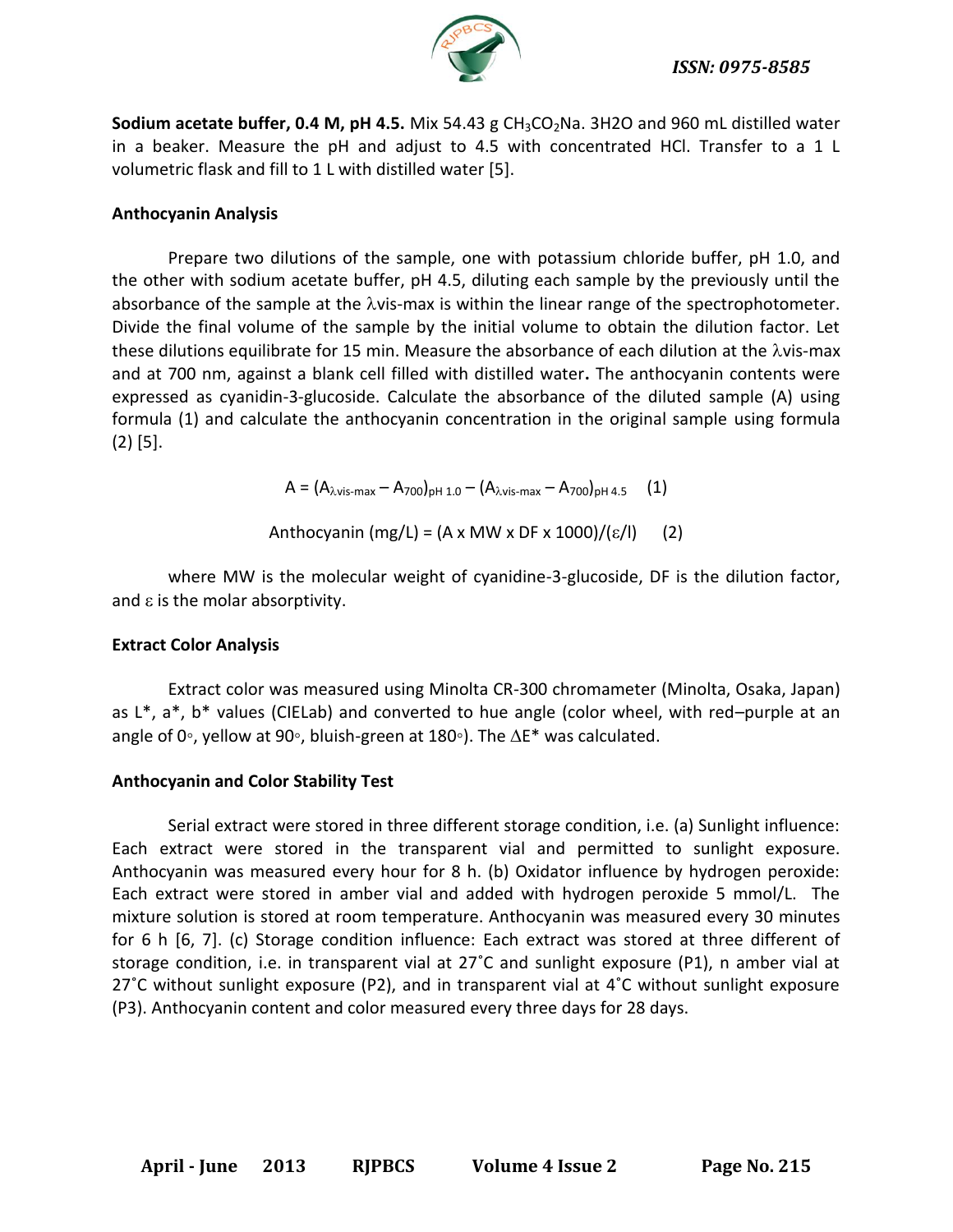

#### **RESULTS AND DISCUSSION**

The mangosteen pericarp were homogenized to mix the outer and the inner pericarp, anthocyanins content in the outer pericarp higher than the inner pericarp [4]. Maseration was choosen to extracted the anthocyanins from mangosteen pericarp, because anthocyanins extraction is commonly carried out under cold conditions with methanol or ethanol containing a small amount of acid with the objective of obtaining the flavylium cation form, which is red and stable in a highly acid medium [8]. Therefore, maseration also choosen because anthocyanins are relatively unstable and often undergo degradative reactions during processing and storage. Anthocyanins are unstable in neutral or alkaline solution, even in an acidic solution, the color slowly fading due to light. After one hour, extract was filtered to separated the small particles. Extract should be clear with no particles dispersed, because the dispersed particles will interference measurement [5].

The anthocyanin content in extracts containing other phenolic materials has been determined by measuring absorptivity of the solution at a single wavelength. This is possible because anthocyanins have a typical absorption band in the 490 to 550 nm region of the visible spectra. This band is far from the absorption bands of other phenolics, which have spectral maxima in the UV range [9]. Anthocyanin undergo reversible structural transformations with a change in pH manifested by strikingly different absorbance spectra. The red colored oxonium form predominates at pH 1.0 and the colorless hemiketal form at pH 4.5. The pH-differential method is based on this reaction, and permits accurate and rapid measurement of anthocyanin, even in the presence of polymerized degraded pigments and other interfering compounds [5]. The maximum wavelength was 527 nm (Fig 1). Haze or sedimentation that formed in diluting process corrected by measuring the absorbance at 700 nm, i.e the wavelength for the measurement of light scattered by solid particles suspended in solution. The more haze or sediment, so the higher the absorbance at 700 nm [5].

The solvent for extraction was 95% ethanol which acidified with concentrated acetic acid at concentration 0, 2, 4, 6, 8, and 10% from total solvent volume. Acid helps extracting anthocyanins from plant tissues, because it lysis of the plant cells, so anthocyanins retrieved more easily [5]. Acid made dehydrated sugar, because of water is lost upon forming a glycosidic bond. Acetic acid is chosen, because it is a weak acid, so it not damage the anthocyanins, especially at evaporation [10]. The optimum concentration of concetrated acetic acid to acidified 95% ethanol was 2% (Fig 2). Ethanol which acidified with 2% concetrated acetic acid produced the highest anthocyanin content from mangosteen pericarp. Higher concentration than 2% made hydrogen ion not dissociated prefectly, so the ability to protonated the anthocyanin is not optimal [10]. Anthocyanins content decreased due to sunlight exposure (Table 1), because sunlight increase the temperature of the extract, while anthocyanins are thermostable [5]. Hydrogen peroxide as oxidizing agent will react with anthocyanins that have antioxidant activity, resulting in lower levels of anthocyanins (Fig 3). The degradation effect of hydrogen peroxide on anthocyanins through direct oxidative mechanism increases brown products concentration. As a result the oxidized components of the media further react with anthocyanins giving rise to colourless or brown products [11]. The curve of decreasing of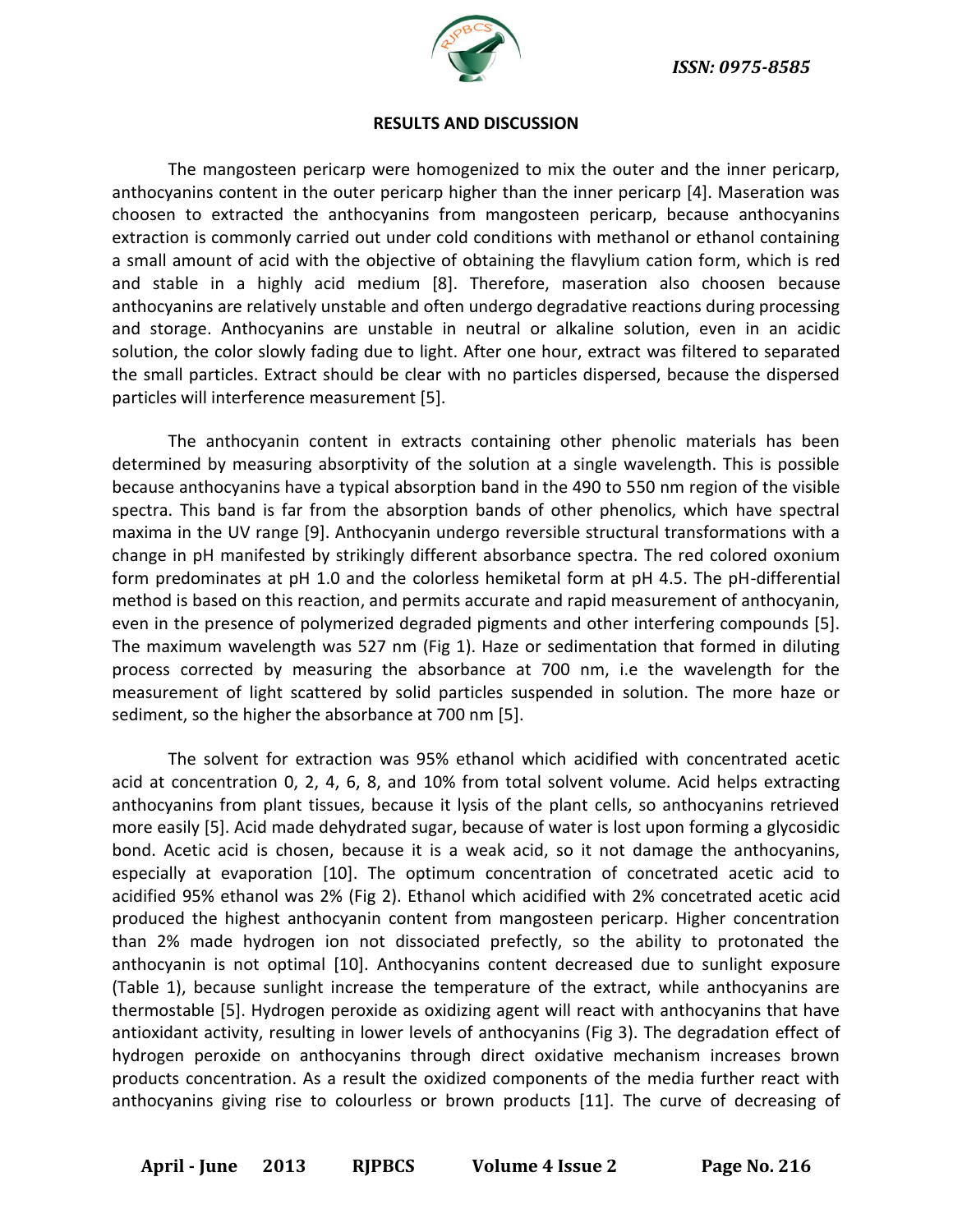

anthocyanins content versus time was not linear, so the reaction not follow zero-order. Then, we made the logarithmic curve of decreasing of anthocyanins content versus time, the result was linear, so the reaction follow the first-order (Fig 4). The half time of anthocyanin degradation was 97 min 27 sec, mean anthocyanin is unstable.



**Fig 1: The spectra of mangosteen anthocyanins in pH 1.0 and pH 4.5 buffer**



**Fig 2: Anthocyanins content in extract which acidified with concentrated acetic acid**

| Time  |             | Anthocyanin | Temperature   |
|-------|-------------|-------------|---------------|
|       | (mg/100 mL) |             | $(^{\circ}C)$ |
|       | Control     | Treatment   |               |
| 08.00 | 2.61        | 2.61        | 29            |
| 09.00 | 2.62        | 2.75        | 35            |
| 10.00 | 2.77        | 2.74        | 41            |
| 11.00 | 2.82        | 2.36        | 43            |
| 12.00 | 2.74        | 2.16        | 44            |
| 13.00 | 2.77        | 1.85        | 38            |
| 14.00 | 2.76        | 1.62        | 36            |
| 15.00 | 0.87        | 1.41        | 36            |

**Table 1 Anthocyanin Stability to Sunlight Exposure**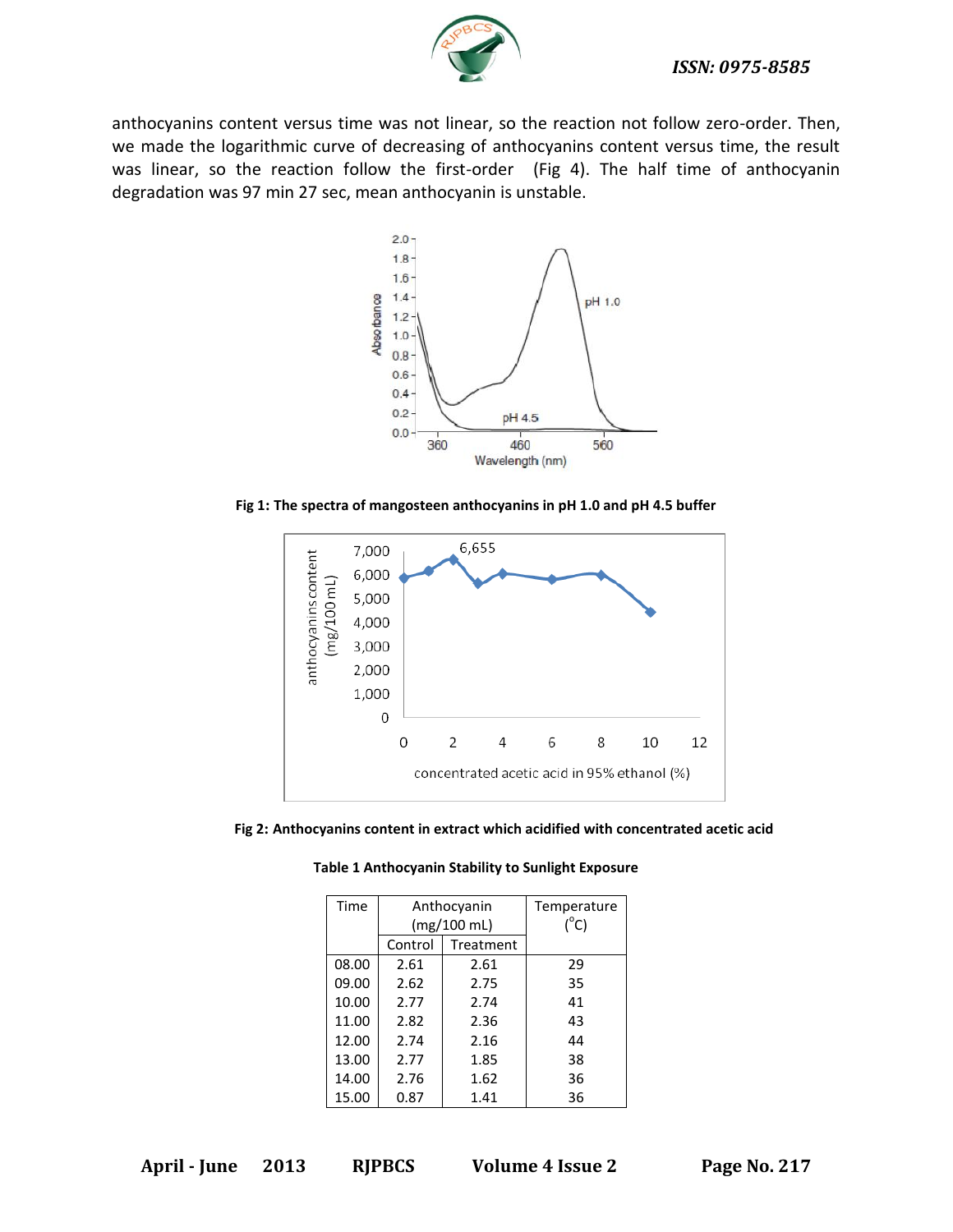



**Fig 3: The influence of hydrogen peroxide on anthocyanins content (mg/100 mL extract)**



**Fig 4: The influence of hydrogen peroxide on logarithmic of anthocyanins content (mg/100 mL extract)**

Anthocyanins degradation in transparent vial at 27˚C and sunlight exposure, in amber vial at 27˚C without sunlight exposure, and in transparent vial at 4˚C without sunlight exposure were 98.0% (from 12.01 to 0.22 mg/mL), 92.7% (from 12.01 to 0.88 mg/100 mL), and 42.3% (from 12.01 to 6.93 mg/100 mL), respectively (Table 2). This degradation occurs because of unstable anthocyanins were exposure to the sunlight and temperature.

Value of  $L^*$ ,  $a^*$ , and  $b^*$  used to determine the identity of discoloration. When the absorbance of anthocyanins reduced, so value of L\* increasing which means the color become more lighter; when the value of a<sup>\*</sup> and b<sup>\*</sup> reduced, so the red and yellow diminishing (Fig 5). Value of  $\Delta L^*$ ,  $\Delta a^*$ , and  $\Delta b^*$  showed the color identity. Negative value of  $\Delta L^*$  showed that in the end study, the color more lighter than the initial color. Positive value of  $\Delta a^*$  and  $\Delta b^*$  showed that the red and yellow diminishing (Table 3). The value of ΔE\* express the difference distance between the color of an object with another object. The normal human eye began to difficult in distinguishing colors when value of ΔE\* below 4.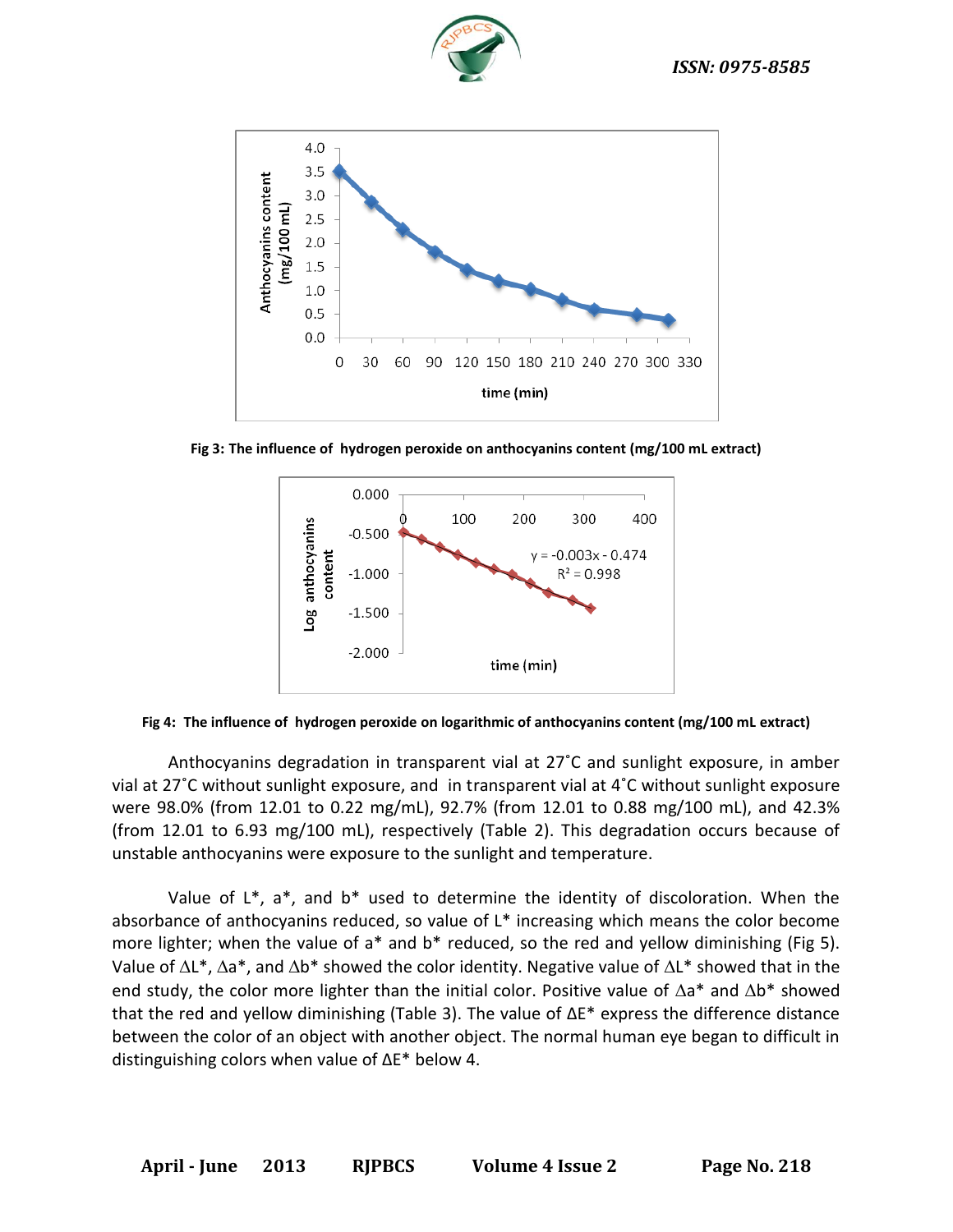

| <b>Storage condition</b> | <b>Time</b>    | Anthocyanin | $L^*$ | $a^*$ | $b*$    |
|--------------------------|----------------|-------------|-------|-------|---------|
|                          | (day)          | (mg/100mL)  |       |       |         |
| in transparent vial      | 0              | 12.01       | 31.35 | 25.17 | 21.37   |
| at 27°C and              | 3              | 8.28        | 33.18 | 23.57 | 19.95   |
| sunlight exposure        | 7              | 5.93        | 36.79 | 20.41 | 16.14   |
|                          | 10             | 4.80        | 36.80 | 20.40 | 16.58   |
|                          | 14             | 2.94        | 39.78 | 15.82 | 11.36   |
|                          | 16             | 2.50        | 43.63 | 10.59 | 5.34    |
|                          | 21             | 1.20        | 47.09 | 5.48  | 1.68    |
|                          | 24             | 0.66        | 47.88 | 5.28  | $-0.95$ |
|                          | 28             | 0.22        | 47.94 | 5.20  | $-0.94$ |
| in amber vial at         | 0              | 12.01       | 31.35 | 25.17 | 21.37   |
| 27°C without             | 3              | 8.73        | 33.00 | 23.77 | 19.86   |
| sunlight exposure        | $\overline{7}$ | 6.37        | 35.65 | 20.79 | 16.40   |
|                          | 10             | 6.01        | 36.78 | 20.46 | 16.31   |
|                          | 14             | 3.95        | 37.93 | 18.57 | 13.91   |
|                          | 16             | 3.29        | 39.88 | 15.93 | 11.38   |
|                          | 21             | 2.03        | 46.40 | 6.73  | 3.11    |
|                          | 24             | 1.45        | 46.79 | 5.48  | 2.18    |
|                          | 28             | 0.88        | 47.74 | 5.25  | $-0.96$ |
| in transparent vial      | 0              | 12.01       | 31.35 | 25.17 | 21.37   |
| at 4°C without           | 3              | 8.06        | 33.09 | 22.32 | 18.58   |
| sunlight exposure        | $\overline{7}$ | 9.72        | 32.22 | 24.68 | 20.88   |
|                          | 10             | 9.49        | 32.26 | 23.48 | 19.73   |
|                          | 14             | 8.75        | 33.01 | 23.56 | 20.21   |
|                          | 16             | 8.57        | 33.33 | 23.73 | 20.01   |
|                          | 21             | 7.36        | 34.95 | 21.94 | 18.62   |
|                          | 24             | 7.08        | 35.15 | 22.22 | 18.33   |
|                          | 28             | 6.93        | 35.00 | 21.86 | 18.10   |

#### **Table 2: The Anthocyanin Stability Test Against Variation in Storage Condition**